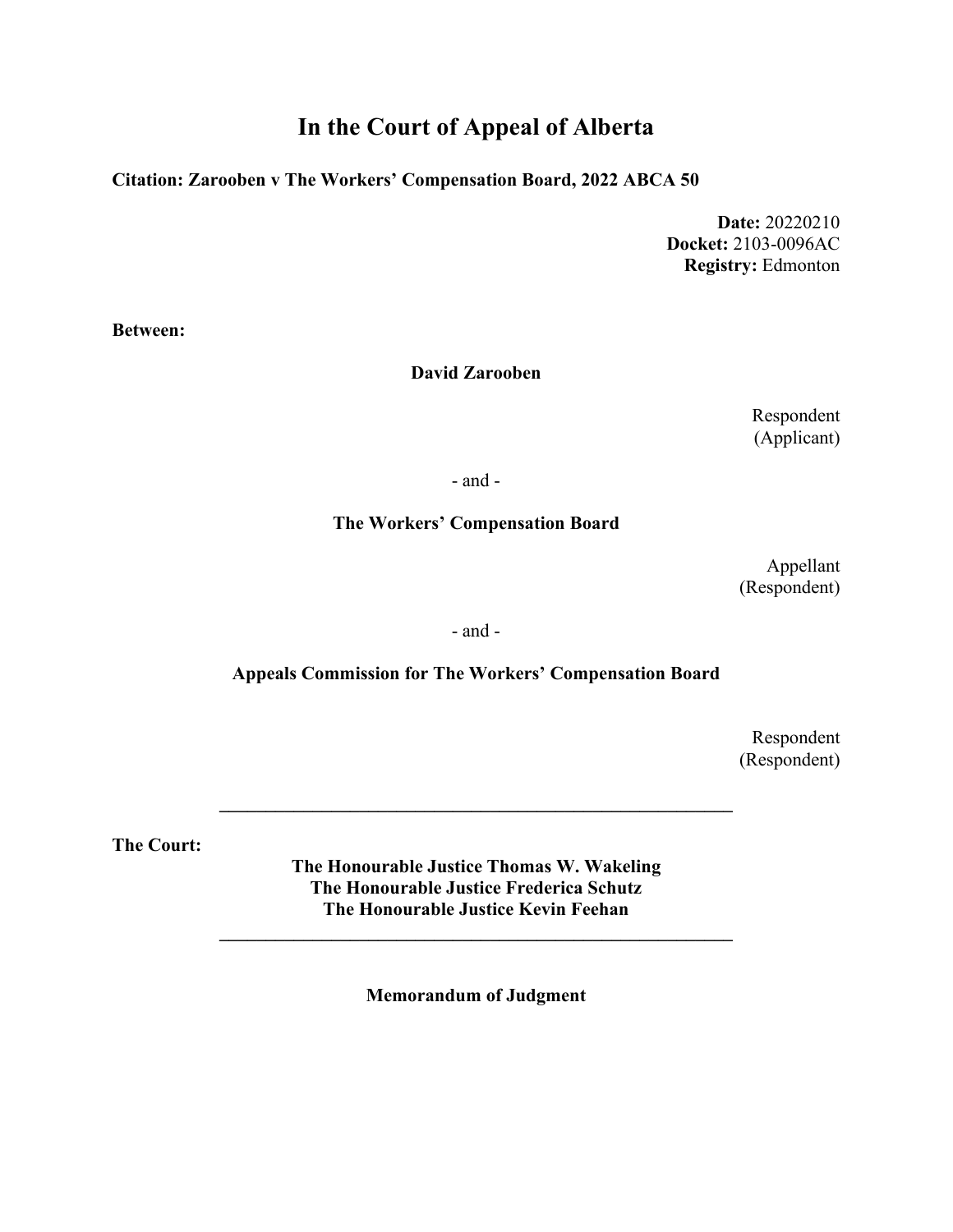Appeal from the Order by The Honourable Justice A. Loparco Dated the 26th day of March, 2021 Filed on the 19th day of April, 2021 (2021 ABQB 232, Docket: 1903 25604)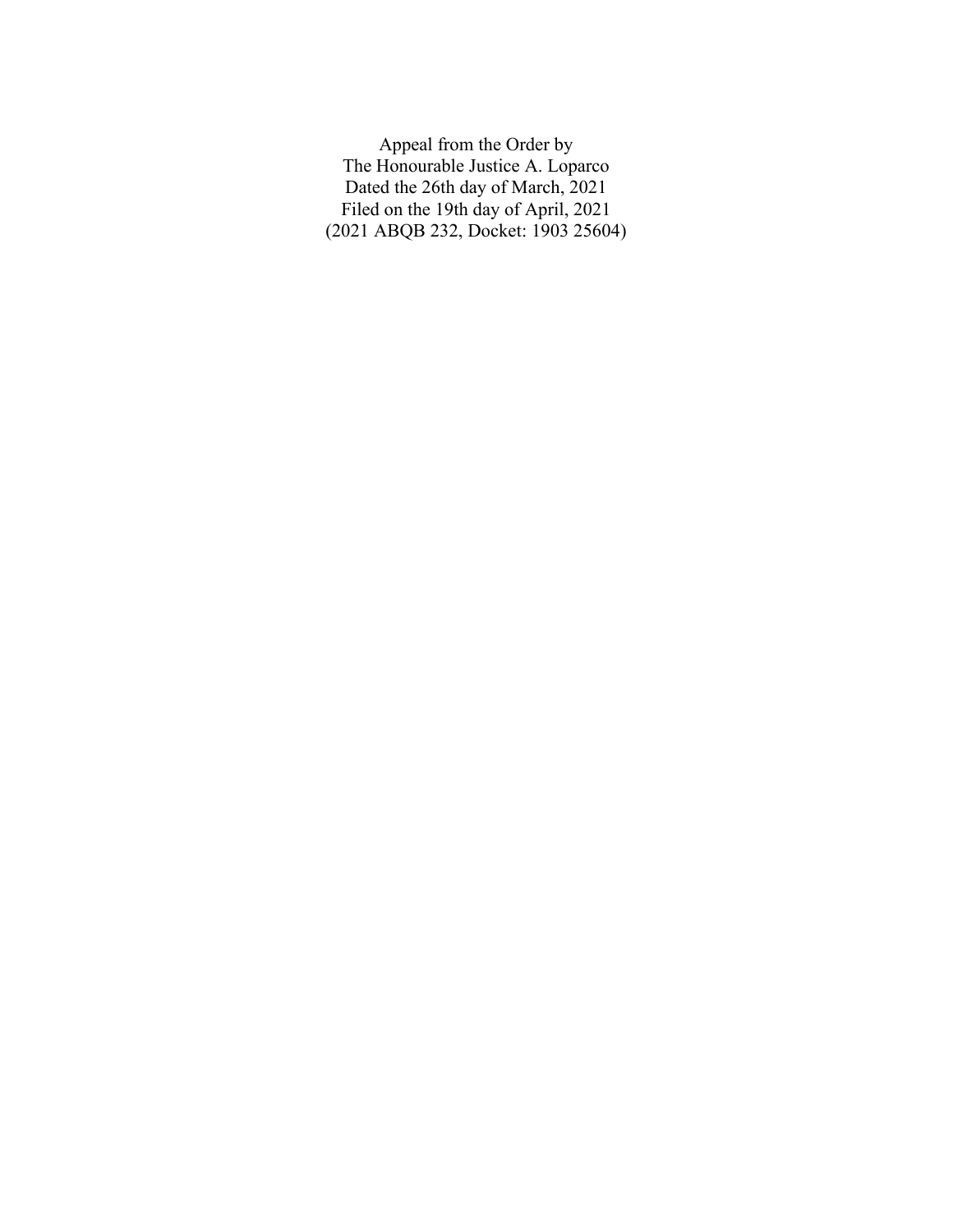# **Memorandum of Judgment \_\_\_\_\_\_\_\_\_\_\_\_\_\_\_\_\_\_\_\_\_\_\_\_\_\_\_\_\_\_\_\_\_\_\_\_\_\_\_\_\_\_\_\_\_\_\_\_\_\_\_\_\_\_\_**

**\_\_\_\_\_\_\_\_\_\_\_\_\_\_\_\_\_\_\_\_\_\_\_\_\_\_\_\_\_\_\_\_\_\_\_\_\_\_\_\_\_\_\_\_\_\_\_\_\_\_\_\_\_\_\_**

# **The Court:**

# **I. Overview**

[1] The Workers' Compensation Board appeals the chambers judge's order quashing a decision of the Appeals Commission and remitting David Zarooben's appeal back to the commission for reconsideration. The chambers judge held the commission's decision was unreasonable in concluding that the board did not have ongoing responsibility for Mr Zarooben's mild traumatic brain injury after July 27, 2018, and that he was not entitled to temporary total disability benefits after that date.

[2] For the reasons below, the appeal is dismissed.

# **II. Facts**

[3] On December 30, 2000, in Vancouver, Mr Zarooben was assaulted while employed driving a moving van and suffered compensable work-related injuries including ongoing anxiety and balance difficulties.

[4] On January 15, 2016, Mr Zarooben was employed in Alberta as a licenced class 1 truck driver when he slipped and fell off the icy ramp of his truck from a height of eight feet, striking his head against the pavement.

[5] On February 1, 2016, the board accepted his compensation claim for a concussion.

[6] On November 25, 2016, a dispute resolution and decision review body of the board upheld a determination of a case manager that the board did not have additional responsibility for Mr Zarooben's mild traumatic brain injury and he was not entitled to further temporary total disability benefits beyond February 18, 2016.

[7] On October 24, 2017, an Appeals Commission reviewed the medical documentation available to that date and determined there was insufficient evidence to decide whether Mr Zarooben had a mild traumatic brain injury related to the January 15, 2016 accident on a direct basis or on the basis of an aggravation factor. The panel returned this issue to the board for further investigation, assessment, and adjudication.

[8] On December 20, 2017, the board accepted additional responsibility for Mr Zarooben's mild traumatic brain injury, authorizing wage replacement benefits in the form of temporary total disability benefits from February 18, 2016. This category of benefits covered a compensable workrelated injury resulting in temporary work restrictions preventing a worker from performing in any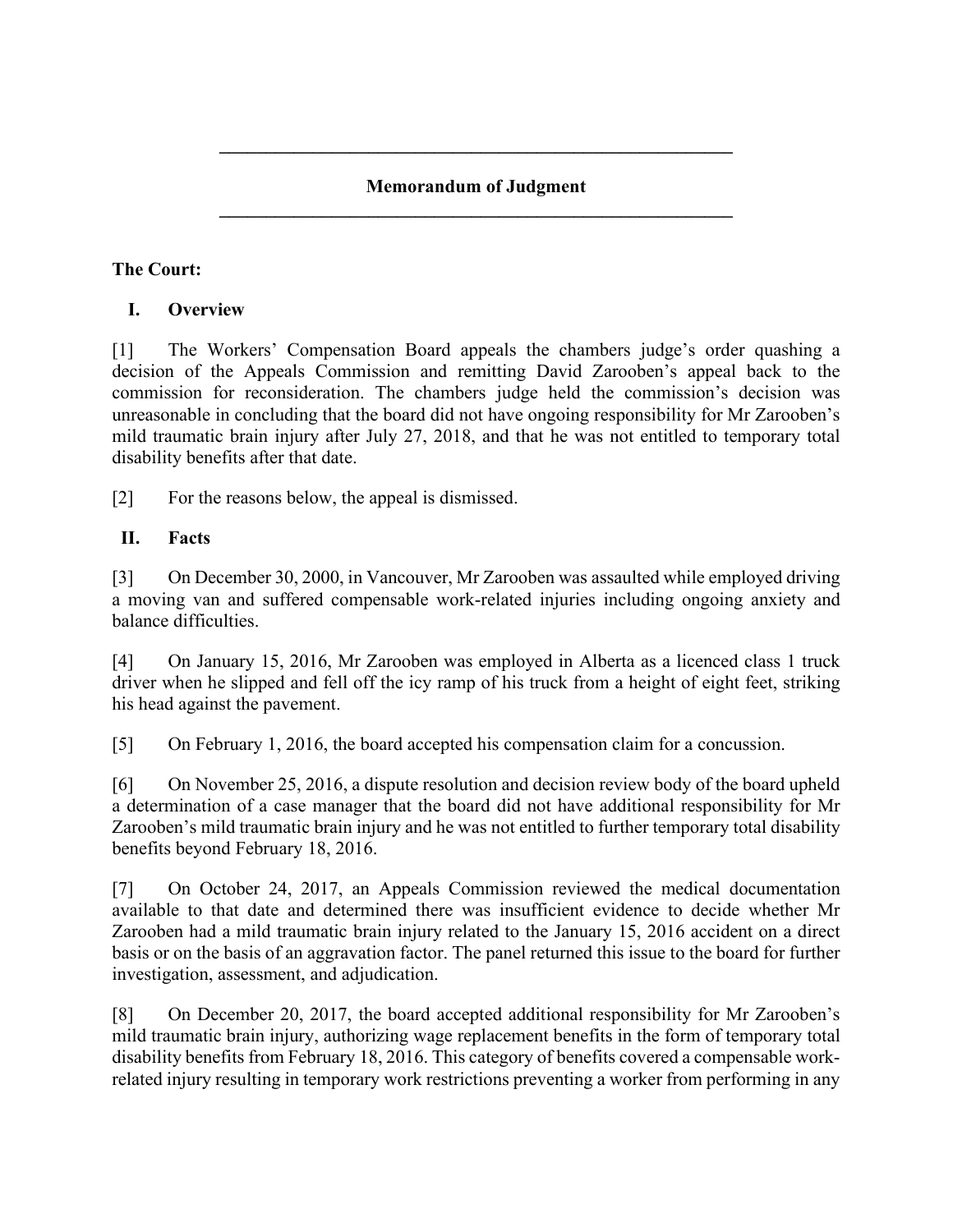concurrent or suitable employment. It is payable as long as the compensable temporary total disability lasts, generally until the weight of medical evidence indicates that the worker is considered fit to return to suitable employment, the remaining disability is considered to be permanent, or the worker dies.

[9] On July 27, 2018, a case manager for the board determined that Mr Zarooben's then current symptoms and difficulties were no longer related to his January 15, 2016 accident and that he was no longer entitled to benefits from the board. That determination was based in part upon additional medical reports received between October 24, 2017 and July 24, 2018.

[10] On October 31, 2018, the dispute resolution and decision review body upheld the decision of the case manager, finding that Mr Zarooben's ongoing symptoms were not related to his accident after July 27, 2018 and he was not entitled to temporary total disability benefits after that date. Mr Zarooben appealed that decision to the commission on November 14, 2018.

# **III. Appeals Commission Decision**

[11] In a written decision of July 24, 2019, the commission upheld the October 31, 2018 decision of the dispute resolution and decision review body of the board, pursuant to s 13.1(1) of the *Workers' Compensation Act*, RSA 2000, c W-15. It identified the following questions to be answered:

- 1. does the weight of medical evidence support a causal relationship between the worker's compensable injuries and any reported [mild traumatic brain injury] symptoms after July 27, 2018; and
- 2. is the worker entitled to temporary total disability benefits after July 27, 2018?

[12] The commission found the medical evidence did not support a causal relationship after July 27, 2018. It said a psychiatrist who assessed Mr Zarooben on May 1, 2017 did not see any benefit in seeing him further, and in a follow-up report of September 17, 2018 determined that he had insufficient information to confidently determine a causal relationship. Two clinical neuropsychologists who assessed him on November 29, 2017, and January 17 and 24, 2018, found invalidities in his assessment results and opined that he had an uncomplicated mild traumatic brain injury at most. Dr Grieve, the board's contract medical consultant, opined in her May 24, 2018 document review that the medical record did not support "that current symptoms are related to the date of accident injuries".

[13] Based upon the same medical review, the commission found that Mr Zarooben was not entitled to temporary total disability benefits beyond July 27, 2018, as he did not have temporary work restrictions resulting from his work-related injury that prevented him from resuming preaccident employment or other suitable employment. In reaching these decisions, the commission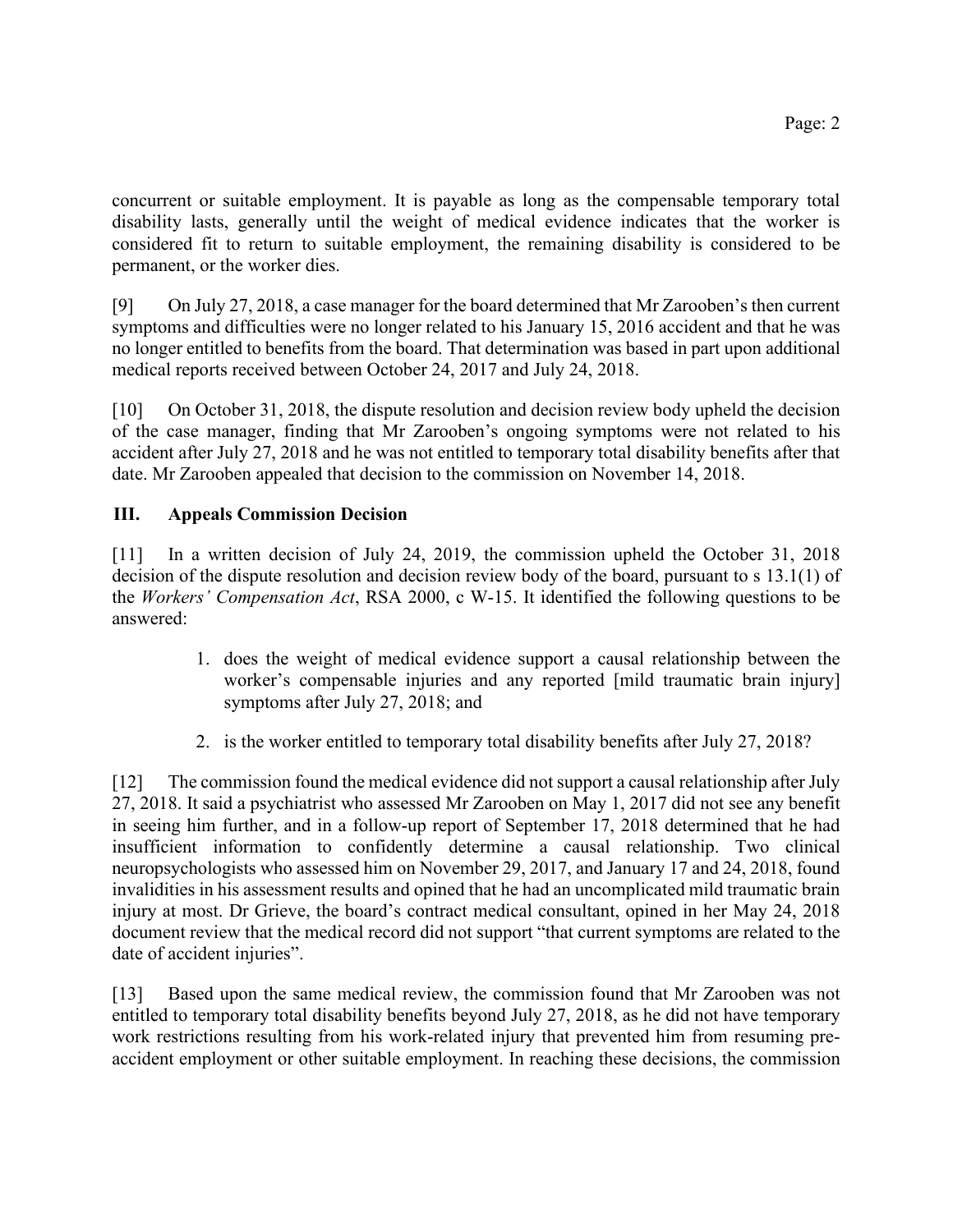did not request that a medical panel be established to comprehensively address the medical issues relative to the claim as provided by s 46.3(1) of the *Act*.

# **IV. Chambers Judge's Decision**

[14] On August 28, 2019, Mr Zarooben filed an originating application in the Court of Queen's Bench for a statutory appeal of those portions of the commission's decision limited to "a question of law or jurisdiction" pursuant to s 13.4 of the *Act*, and for judicial review of those portions of the decision determining questions of fact or mixed law and fact pursuant to rr 3.2 and 3.15 of the *Alberta Rules of Court*, AR 124/2010. See *Canada (Minister of Citizenship and Immigration) v Vavilov*, 2019 SCC 65, paras 45, 52, 441 DLR (4th) 1, and earlier decisions: *Alberta (Workers' Compensation Board) v Buckley*, 2007 ABCA 7, para 13, 277 DLR (4th) 1; *Chauvet v Alberta (Workers' Compensation Board, Appeals Commission)*, 2007 ABCA 155, paras 25, 26, [2007] 8 WWR 649; *Patrus v Alberta (Workers' Compensation Board)*, 2014 ABCA 117, para 26, 572 AR 250.

[15] The chambers judge stated that as a statutory appeal is only permitted on questions of law or jurisdiction, the standard of review is correctness. She said the standard of review is reasonableness with respect to facts, and mixed facts and law, whether the commission erred by ignoring the evidence, by failing to assign appropriate weight to relevant evidence, or in its interpretation and application of policy concerning temporary total disability benefits: *Vavilov*, paras 23, 25, 52.

[16] The chambers judge found the commission did not breach the principles of natural justice or procedural fairness.

[17] As to continuing causation of the injuries of January 15, 2016, she found the commission did not ignore any evidence in this matter; it "considered all the relevant evidence in its Decision and explained why it was rejecting evidence that was favourable to Mr. Zarooben".

[18] She found, however, that the explanations for its final decision lacked "rationality internal to the reasoning process" and lacked coherence with the purpose of the *Act* and board policies. She said the commission relied on evidence previously rejected by the first Appeals Commission as insufficient, the subsequent evidence before it was inconclusive on whether the ongoing symptoms were related to the initial diagnosis, and the document review of the board's internal consultant was flawed for the same reasons. She therefore found the decision "untenable in light of the relevant facts and legal constraints that bear on it": *Vavilov*, para 101. She said a decision must be based on reasoning that is both rational and logical, and here there was a fatal flaw; there was a "lack of evidence of Mr. Zarooben's recovery from his initial diagnosis". She said "there is [no] line of analysis within the given reasons that could reasonably lead the tribunal from the evidence before it to the conclusion at which it arrived": *Vavilov*, paras 102-104. She set out in detail the reasons why she concluded the decision was unreasonable, and said the commission did not resolve apparent conflicts in the medical information before it. The chambers judge summarized: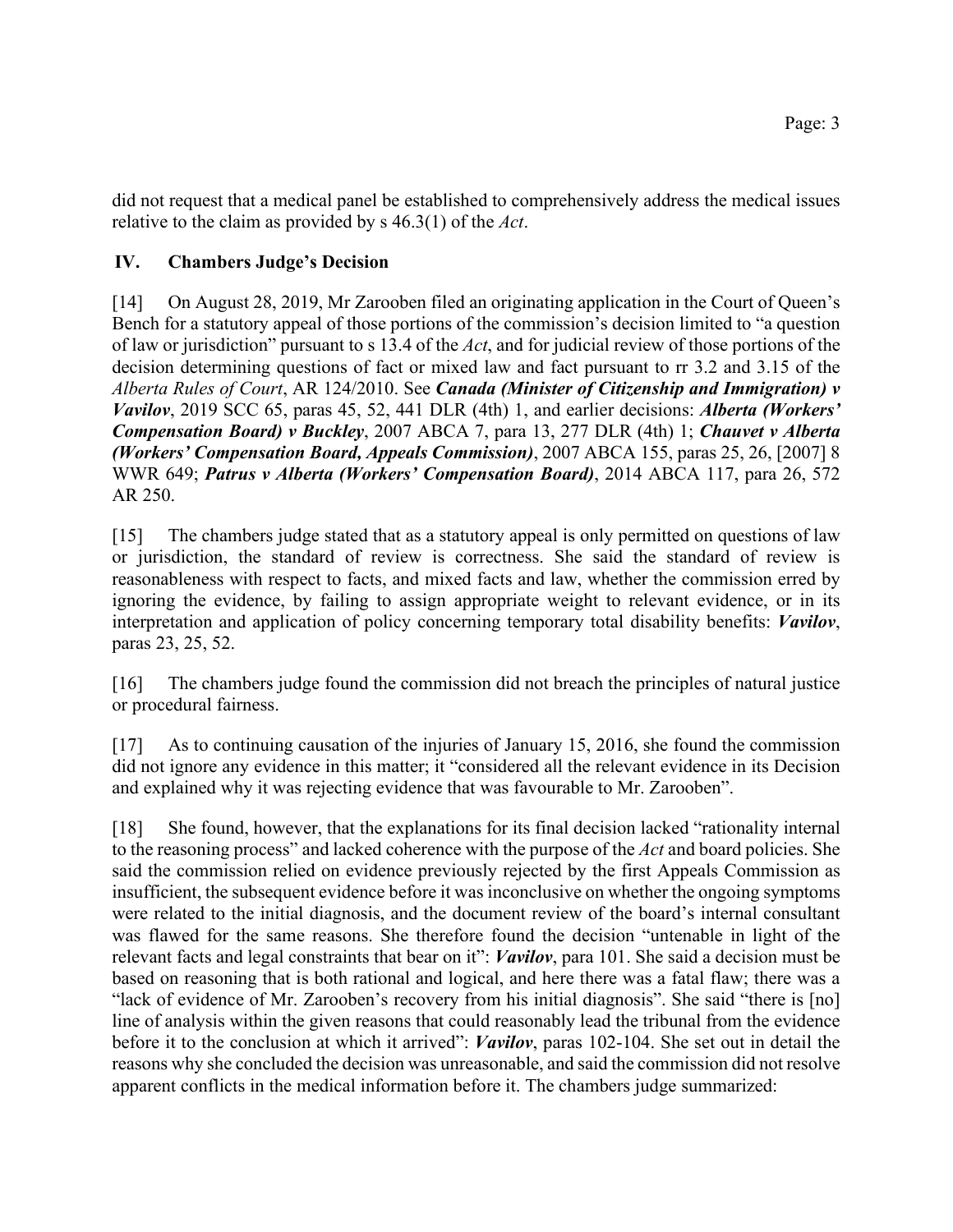… I respectfully find that the outcome is unreasonable. The Decision's weak evidentiary foundation led to two critical factors not being established: 1) Whether the worker objectively recovered from the compensable injury such that any ongoing symptoms are unrelated to it, and 2) Whether he was capable of preaccident work as a truck driver (despite noting that his driver's license was suspended by his doctor).

[19] The chambers judge acknowledged restraints upon her ability to evaluate reasonableness. She said *Vavilov* held that the focus of a reasonableness review must be on the decision actually made by the tribunal, including the tribunal's reasoning process and the outcome; "the reviewing Court is to refrain from deciding the issue itself": *Vavilov*, para 83. She also acknowledged that a reviewing court is to avoid "reweighing and reassessing the evidence considered by the decisionmaker": *Vavilov*, para 125; and see *Schroder v Alberta (Workers' Compensation Board***)**, 2010 ABCA 344, paras 13, 16, 490 AR 298; *Allsop v Alberta (Workers' Compensation Board)*, 2011 ABCA 323, para 37, 29 Admin LR (5th) 321. The chambers judge indicated she was "very aware of the deference accorded to the Appeals Commission's panel" and did not arrive at her conclusion lightly, but said: "[w]ithout re-weighing or substituting my own analysis, I am unable to find a line of analysis that would reasonably lead to the Decision made": *Vavilov*, para 102.

[20] She noted the ability of the commission to request that a medical panel be established pursuant to s 46.3(1) and (2) of the *Act*, where there is a difference of medical opinion in the course of evaluating a claim, which was not done here. She said:

If the evidence was contradictory and based on a difference of medical opinion, which appears to be the case here, then the WCB and the Appeals Commission ought to have convened a medical panel.

[21] She concluded the most appropriate remedy "is to quash the impugned Commission Decision and remit it to the Appeals Commission for reconsideration".

# **V. Grounds of Appeal**

- [22] The board says the chambers judge erred:
	- (a) by misapplying the reasonableness standard of review; and
	- (b) by applying the correctness standard of review to the commission's interpretation and application of its own procedural rules.

[23] The second ground of appeal concerns the chambers judge's finding that the commission decision did not breach the principles of natural justice or procedural fairness. Although the board's criticism may be well-founded, we leave for future determination the appropriate standard of review on this issue, where the issue is properly before this Court.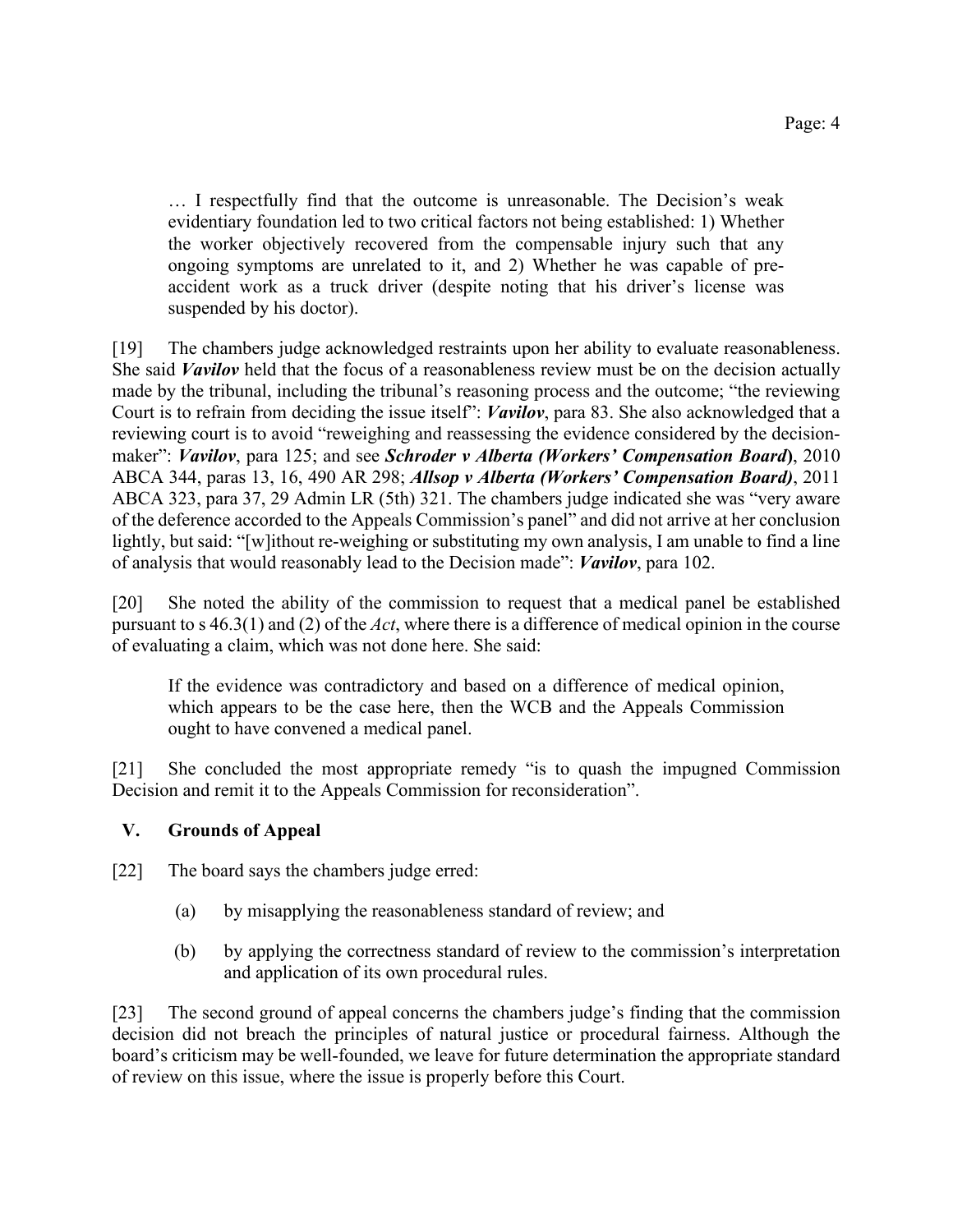#### **VI. Standard of Review**

[24] An appellate court must determine whether the chambers judge properly chose the correct standard of review and applied it correctly, a decision on which the appellate court affords no deference: *Dr Q v College of Physicians and Surgeons of British Columbia*, 2003 SCC 19, para 43, [2003] 1 SCR 226; *Agraira v Canada (Public Safety and Emergency Preparedness)*, 2013 SCC 36, para 45, [2013] 2 SCR 559; *ARW Development Corporation v Beaumont (Town)*, 2011 ABCA 382, paras 25-27, 52 Alta LR (5th) 219.

[25] On appeal from judicial review, the appellate court in effect "steps into the shoes" of the chambers judge in reviewing the determination made by the decision-maker, such that the "appellate court's focus is, in effect, on the *administrative* decision" (emphasis in original): *Merck Frosst Canada Ltd v Canada (Health)*, 2012 SCC 3, para 247, [2012] 1 SCR 23; *Zenner v Prince Edward Island College of Optometrists*, 2005 SCC 77, paras 29-45, [2005] 3 SCR 645; *Buterman v Greater St Albert Roman Catholic Separate School District No 734*, 2017 ABCA 196, paras 23-24, 54 Alta LR (6th) 256; *Wheatland County v Federated Co-Operatives Limited*, 2019 ABCA 513, para 22; *Koebisch v Rocky View (County)*, 2021 ABCA 265, paras 16-17, 460 DLR (4th) 119.

[26] The standard of review of a decision of an administrative tribunal is reasonableness unless the legislature indicates it intends a different standard to apply, either where it prescribes the applicable standard of review, or where it provides a statutory appeal mechanism signaling the legislature's intent that appellate standards apply. The presumption of reasonableness review is also rebutted if the rule of law requires the standard of correctness to be applied, as with constitutional questions, general questions of law of central importance to the legal system as a whole, and questions related to jurisdictional boundaries between two or more administrative bodies: *Vavilov*, paras 16, 17, 30. As the current ground of appeal is founded in judicial review, and not a statutory appeal, the reasonableness standard applies: *Vavilov*, para 23; and see *McLaughlin v Appeals Commission for Alberta Workers' Compensation*, August 6, 2020, Edmonton 1603-21044 (Alta QB), unrep.

# **VII. Analysis**

#### *(a) Purpose and scheme of the legislation*

[27] The preamble to the *Act* provides that the "purpose of the workers' compensation system is to provide appropriate compensation to workers who suffer workplace-related injuries and illnesses", and its focus is "the health and well-being of workers". However, "it is recognized that the workers' compensation system must be sustainable, affordable and fair in order to benefit workers and employers now and in the future".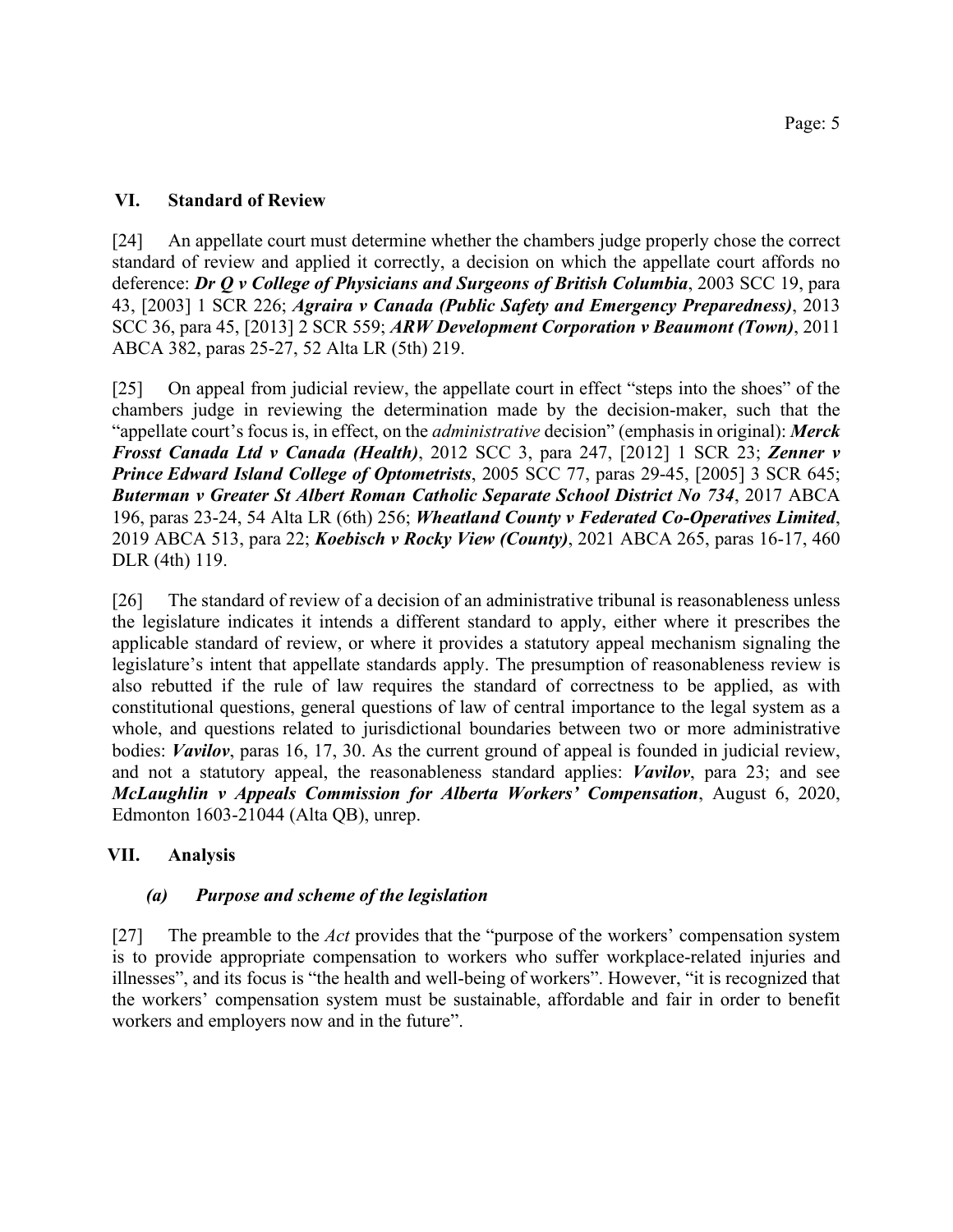[28] Section 13.2(6.3) provides that the commission shall determine all matters and questions before it in a manner consistent with the provisions of the *Act*, the regulations, and workers' compensation principles.

[29] Subsections 24(1) and (2) provide that compensation is payable "to a worker who suffers personal injury by an accident", and if the worker is seriously disabled, compensation is payable notwithstanding that the injury is attributable primarily to the serious and willful misconduct of the worker.

[30] Section 56(1) provides that the board shall pay periodic compensation in the case of a temporary or permanent disability (see also board policy 02-01). Section 56(8) as it read on January 15, 2016 directed payment of periodic compensation for as long as the disability lasts.

[31] Section 46.3 provides that the commission may request that a medical panel be established to deal with a medical issue relative to the claim, and when there is a difference in medical opinion in the course of the commission's evaluation of a claim for compensation it shall request that a medical panel be established to address the matter.

[32] Board policy 03-01 requires that in cases where the relationship between the injury and the compensable accident is not obvious, the board is responsible for gathering additional relevant evidence. The nature of the injury must have a relationship with the compensable accident so it is more likely than not that the work activity caused the injury. If this relationship between the injury and the compensable accident is not obvious, additional information is needed to establish that relationship.

[33] Board policy 03-02 provides that when an accident causes a pre-existing condition to deteriorate or become symptomatic to the point where a worker is no longer able to perform all aspects of the job, the board is to allow entitlement based on an aggravation factor. Board policy 04-02 provides that if the work injury results in a temporary loss of earnings, the board is to pay the worker temporary total or temporary partial disability benefits based on the nature and degree of disability. A worker is eligible for temporary total disability benefits "when there is medical evidence the work-related injury has resulted in temporary work restrictions which prevent the worker from resuming pre-accident employment or other suitable employment". Such benefits are payable for as long as the compensable disability lasts.

[34] As indicated, the purpose of the *Act* is "to provide appropriate compensation to workers who suffer workplace-related injuries and illnesses". To meet that goal, the *Act* is to be "given a broad liberal interpretation, which allows compensation to be provided to as many workers in as many circumstances as the legislative scheme will reasonably permit": *Shuchuk v Alberta (Workers' Compensation Board)*, 2007 ABCA 213, para 46, 79 Alta LR (4th) 263.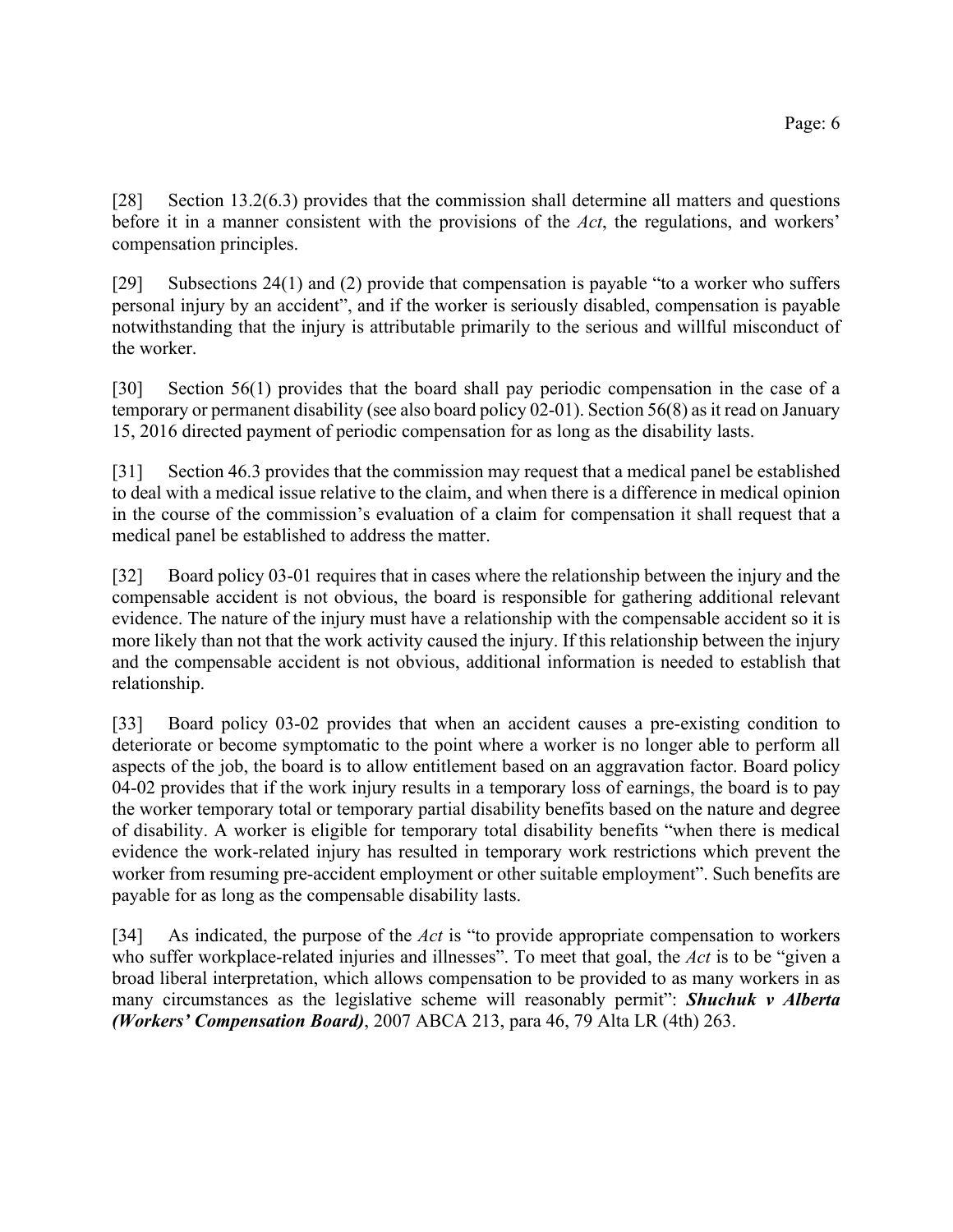#### *(b) Application of the reasonableness standard of review*

[35] The board submits that although the chambers judge correctly identified the reasonableness standard of review for questions of fact, mixed fact and law, and weighing the evidence, in actuality she applied a correctness standard.

[36] Elements that would be relevant in evaluating whether a decision is reasonable include the governing statutory scheme; other relevant statutory or common law; principles of statutory interpretation; evidence before the decision-maker and facts of which the decision-maker may take notice; submissions of the parties; past practices and decisions of the administrative body; and potential impact of the decision on the individual to whom it applies: *Vavilov*, para 106; *Canada Post Corp v Canadian Union of Postal Workers*, 2019 SCC 67, para 34, 441 DLR (4th) 269; *Edmonton (City of) v Edmonton Police Association*, 2020 ABCA 182, para 31.

[37] As the chambers judge's reasons state, a reviewing court must refrain from "reweighing and reassessing the evidence considered by the decision-maker", replacing the commission's weighing of the evidence with its own. In *Vavilov*, para 15, the Court said:

In conducting a reasonableness review, a court must consider the outcome of the administrative decision in light of its underlying rationale in order to ensure that the decision as a whole is transparent, intelligible and justified. What distinguishes reasonableness review from correctness review is that the court conducting a reasonableness review must focus on the decision the administrative decision maker actually made, including the justification offered for it, and not on the conclusion the court itself would have reached in the administrative decision maker's place.

See also *Vavilov*, paras 81, 86, 94-96, 98-100, 136.

[38] The Supreme Court identified instances in which a decision could be said to be unreasonable: where there is a failure of rationality internal to the reasoning process; and where the decision "is in some respect untenable in light of the relevant factual and legal constraints that bear on it". To be reasonable, a decision must be based on reasoning that is both rational and logical, and there must be a line of analysis within the reasons "that could reasonably lead the tribunal from the evidence before it to the conclusion at which it arrived". The internal rationality of a decision may be called into question if the reasons exhibit "clear logical fallacies, such as circular reasoning, false dilemmas, unfounded generalizations or an absurd premise", or the decision-maker has fundamentally misapprehended or failed to account for the evidence before it: *Vavilov*, paras 101, 102, 104, 126.

[39] It is expected that a reasonableness review would consider "the impact of a decision on an individual's rights and interests". When the impact threatens an individual's life, liberty, dignity or livelihood, "the reasons provided to that individual must reflect the stakes": *Vavilov*, para 133.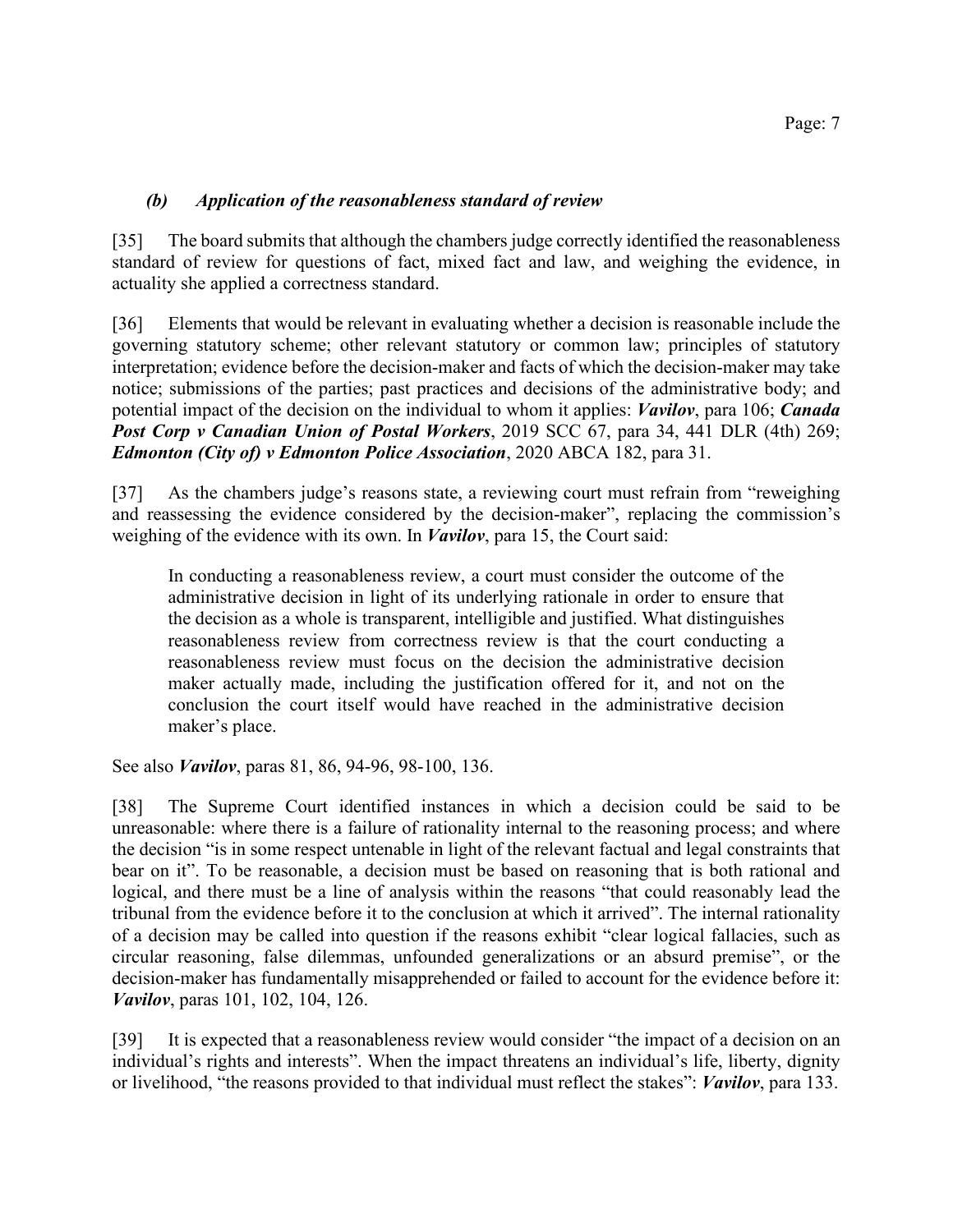[40] The chambers judge determined that the decision of the commission was unreasonable based upon these criteria.

# *(c) Changes in evidence between December 20, 2017 and July 24, 2019*

[41] As indicated above, on October 24, 2017, an earlier commission panel determined there was insufficient evidence before it and returned the matter to the board for further investigation. As a result of that investigation, on December 20, 2017, the board accepted responsibility for Mr Zarooben's mild traumatic brain injury. Then, on July 27, 2018, the case manager for the board determined that the symptoms and difficulties were no longer related to his January 15, 2016 accident. This decision was upheld on October 31, 2018 by the dispute resolution and decision review body and on July 24, 2019 by the commission. What was the new evidence, to result in this reversal of position between December 20, 2017 and July 24, 2019?

[42] The first medical report post-December 20, 2017 was the neuropsychological and psychological assessment by Dr Pachet dated February 1, 2018. He said Mr Zarooben complained of headaches, anxiety, depression, difficulty concentrating, dizziness, trouble remembering things, blurry or double vision, trouble thinking, irritability, fatigue, sensitivity to bright light, and sensitivity to loud noise. Mr Zarooben also reported hip and shoulder pain, balance issues, poor sleep, vertigo, nausea, and suicidal thoughts. However, Dr Pachet opined that many of these complaints were motivated by secondary gain, and subject to feigning and embellishment. He said it was possible Mr Zarooben was suffering from underlying psychological issues, but he could not provide a valid diagnosis at that time.

[43] On February 6, 2018, Mr Zarooben's family physician, Dr Barrow, reported symptoms of poor balance, dizziness, headaches, confusion, memory loss, and mental fatigue. He said these were severe and permanent, and Mr Zarooben was permanently disabled, suffering from severe traumatic brain injury, severe chronic depression, and severe permanent post-traumatic stress disorder. However, he said these symptoms were caused by the assault in Vancouver on December 30, 2000, but that he suspended Mr Zarooben's driver's licence eight times over the past 11 years "due to his mental health, assault and fall off...the truck January 2016".

[44] In a psychology consultation report of March 5, 2018, Dr Rose concluded that Mr Zarooben may have sustained a mild traumatic brain injury, but he had concerns about the validity of testing due to response bias. He noted concern with Dr Barrow's linking of the current symptoms to the previous injury in 2000.

[45] In a consultation report of March 26, 2018, Dr Hanson, neurologist, reported symptoms of anxiety, short-term memory loss, poor balance, and headaches. She said Mr Zarooben's anxiety was extreme and underpinned many of his other issues. However, she reported a "strong functional component" to his balance issues, and some embellishment.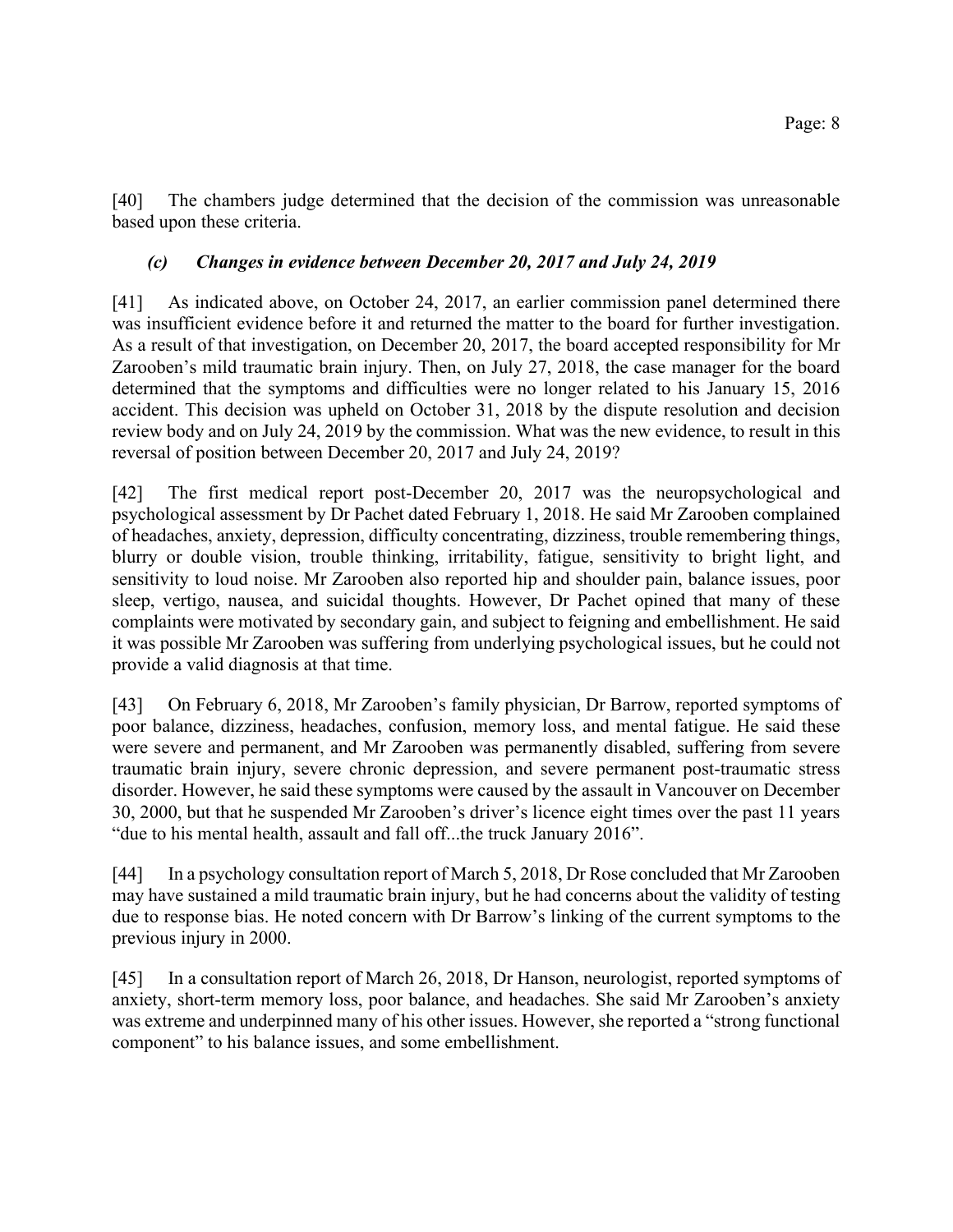[46] On May 7, 2018, Samantha Lowe, registered occupational therapist, found Mr Zarooben to be impaired on all physical and cognitive assessments. She said he was easily distractable; experienced fluctuating moods; and had significantly impaired memory, significant challenges with executive function related to organization and planning, poor temporal judgment, and significant impairment in visual-motor integration, motor-reduced visual perception, and general visual perception. She said his cognitive impairment appeared permanent. She found his performance on gait tests was inconsistent and ranged from impaired to normal with some exaggeration.

[47] By memos of May 24 and July 24, 2018, the board's contract medical consultant, Dr Grieve, indicated that on her record review of the medical file the weight of evidence did not support a finding that current symptoms were related to the 2016 accident.

[48] Dr Barrow's note of June 20, 2018 said he had observed a decline in Mr Zarooben's cognitive ability between 2016 and 2017, and that Mr Zarooben was now permanently disabled and unfit to hold a class 1 commercial driver's licence.

[49] Dr Quickfall's psychiatric report of September 17, 2018 indicated Mr Zarooben was reporting symptoms of anxiety, headaches, poor balance, poor sleep, post-traumatic stress disorder, nightmares, and hypervigilance. He found evidence of disorganization in Mr Zarooben's conversation and said he may have had an increase in his anxiety because of his 2016 accident, but that the information was insufficient at this time to confidently determine a causal relationship. Dr Quickfall agreed, however, that these complaints were vague or difficult to characterize, Mr Zarooben was inconsistent in his reporting, and many of his symptoms would be difficult to connect to a brain injury or mental health problem. He suspected an element of secondary gain and said Mr Zarooben was highly symptom-focused and disability-focused, angry, and abusive.

[50] Dr Zia-ul Haque, psychiatrist, corresponded to Dr Barrow on September 29, 2018 and June 8, 2019. In her first letter, she said Mr Zarooben reported symptoms of diarrhea, stomachache, vertigo, anxiety, panic attacks, reduced reflexes, poor balance, headaches, inability to concentrate, blurry vision, and sleep disturbance. She concluded Mr Zarooben had suffered a traumatic brain injury when he fell from his truck in 2016, but was fully independent with activities of daily living. She said Mr Zarooben showed symptoms consistent with major depression and anxiety, posttraumatic stress disorder, and post-concussion symptoms secondary to traumatic brain injury. She recommended cognitive behavioural therapy, psychoeducation, and interpersonal therapy. In her second correspondence, she concluded that Mr Zarooben was demonstrating symptoms of postconcussion syndrome secondary to traumatic brain injury, possible post-traumatic stress disorderlike symptoms, anxiety and depression, and required supportive psychotherapy and psychoeducation.

[51] In a letter of June 24, 2019, apparently written by Mr Zarooben but signed by Dr Barrow, it was reported that Mr Zarooben had severe traumatic brain injury, severe permanent chronic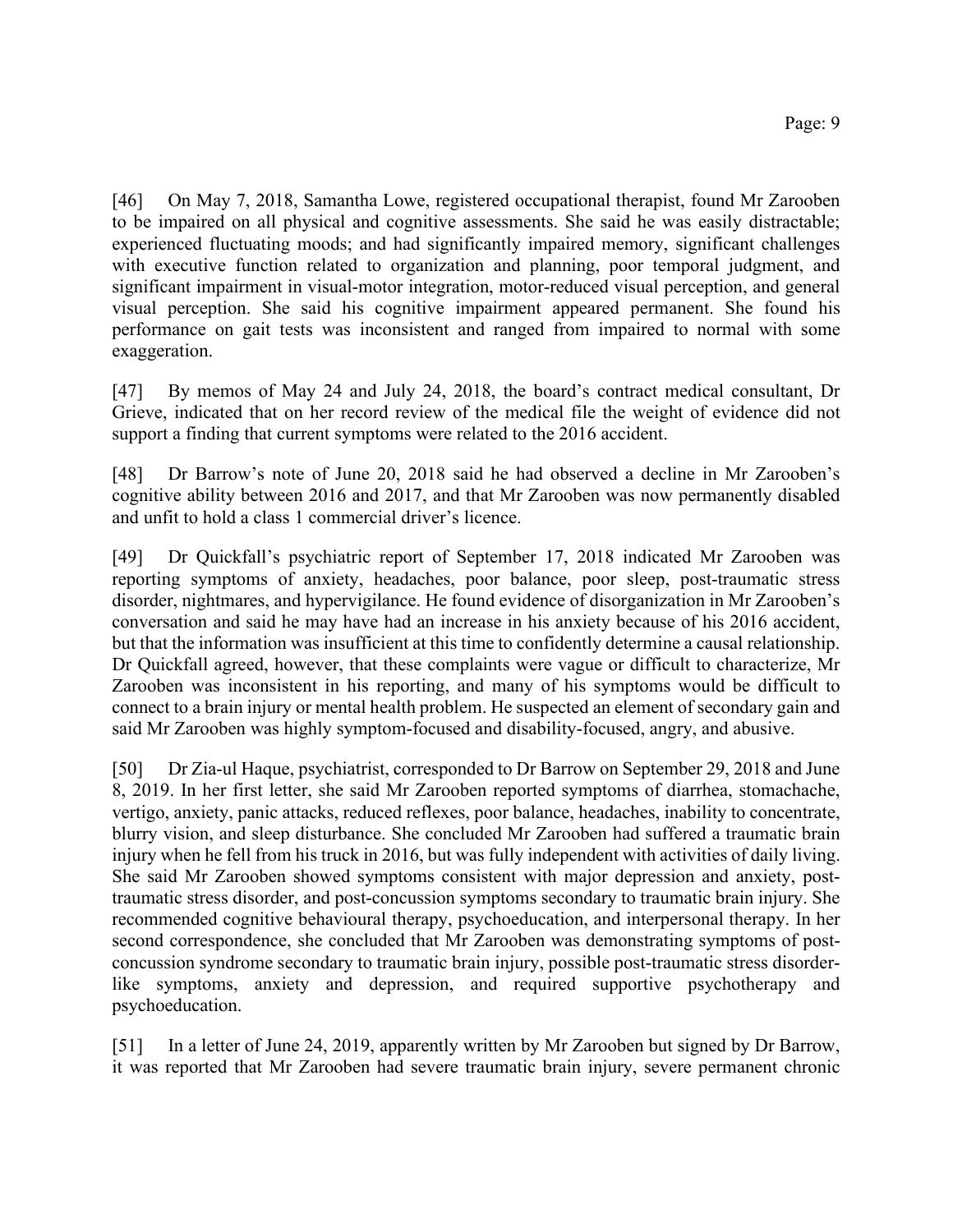depression, severe permanent post-traumatic stress disorder, mental fatigue and stress, and he was being treated for mental health conditions, headaches, and neck, shoulder, back, and hip pain.

[52] It is clear from many of these reports that throughout the period December 20, 2017 to July 24, 2019, Mr Zarooben continued to suffer significant symptoms. Although he appears to have been exaggerating, showing poor effort, and focusing on his pain symptoms, there is no doubt that his family physician, occupational therapist, and psychiatrist advanced supporting opinions, including that he suffered from a traumatic brain injury, major depression, anxiety, post-traumatic stress disorder, and post-concussion syndrome, secondary to traumatic brain injury. There is no evidence those diagnoses changed between December 2017 and July 2019, despite the board's contract medical consultant opining that Mr Zarooben's medical records did not support a finding that his current symptoms were related to the 2016 accident.

[53] We agree with the chambers judge that there is no evidence in this documentation of Mr Zarooben's recovery from mild traumatic brain injury between December 20, 2017 and July 24, 2019 and therefore no conclusive evidence that his ongoing symptoms are unrelated to his accident of January 15, 2016. There is no line of analysis that could reasonably lead to a contrary position.

# *(d) Unresolved contradictions from the same doctor*

[54] The chambers judge found that Dr Barrow's reports were inconsistent and sloppy, and required further clarification. She said the board was entitled to seek that clarification but did not do so.

[55] The inconsistencies in Dr Barrow's reporting are many. In a contact memo of February 23, 2016, Dr Stelmaschuk, a brain injury services treating physician, said he had spoken with Dr Barrow, who agreed Mr Zarooben had completely recovered from his head injury and no further treatment was required. However, on July 6, 2017, Dr Barrow reported that Mr Zarooben suffered from a severe traumatic brain injury, severe depression, and post-traumatic stress disorder, was permanently disabled, and unable to do any kind of work or training.

[56] In his report of February 6, 2018, Dr Barrow attributed all of these symptoms to the assault in Vancouver on December 30, 2000, but then said Mr Zarooben's driver's licence was suspended on numerous occasions due to his mental health, the assault and the fall of January 15, 2016.

[57] In his letter of April 17, 2018, Dr Barrow said all of the medications prescribed to Mr Zarooben were related to a brain injury sustained in 2016, but the medication list included insulin and insulin needles for diabetes, clearly not related to the fall.

[58] In his letter of June 20, 2018, Dr Barrow said there was a decline in cognitive ability between 2016 and 2017, and that Mr Zarooben was permanently disabled. As noted, his final letter of June 24, 2019, diagnosing severe traumatic brain injury, severe permanent chronic depression,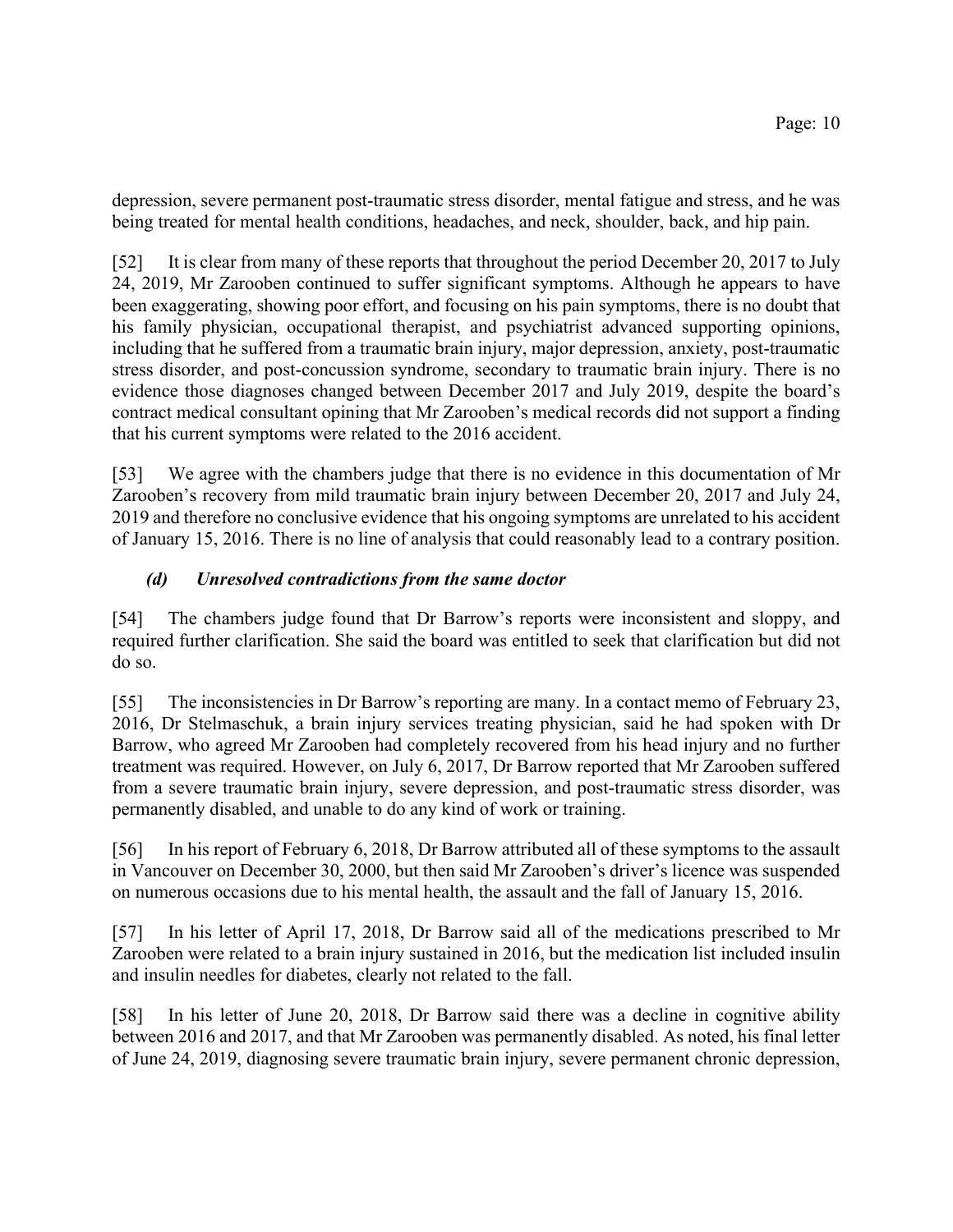and severe permanent post-traumatic stress disorder was apparently written by Mr Zarooben, signed by Dr Barrow.

[59] Clearly, there are difficulties and inconsistencies in the material received from Dr Barrow. These difficulties and inconsistencies required investigation and rationalization. The commission had a responsibility to gather further evidence and information to reconcile these obvious concerns but did not do so.

# *(e) Overreliance on findings of invalidity of psychological assessments*

[60] The chambers judge acknowledged that Mr Zarooben "was difficult to deal with, possibly deliberately" and that "at times [he] appeared threatening to various health-care workers, making him unsympathetic".

[61] Mr Zarooben himself agreed that he "talk[s] strong ... [his] anxiety level increases, [he] start[s] rambling", "gets very emotional" and "say[s] things that [he] might regret". He acknowledges that he has made "a lot of mistakes" and exhibited "bad judgment" in dealing with the board.

[62] The chambers judge was concerned no one had addressed the possibility that Mr Zarooben's offensive behaviour might be related to his brain injury. She said his thought patterns in his writing were "scattered and illogical" and the "reliance on the findings of invalidity from the psychological assessments appears to overshadow an objective analysis of the file materials".

[63] Clearly Drs Stelmaschuk, Debert, Quickfall, Longman, Pachet, Hanson, and Grieve found that Mr Zarooben put in poor effort, exaggerated and embellished during testing, produced unreliable test results, and exhibited possible somatoform influences, elements of secondary gain, and a focus on financial compensation. However, Dr Stelmaschuk in his report of February 9, 2016 recommended a neuropsychological analysis to evaluate those inconsistencies. Dr Debert in her letter of February 24, 2017 said that the poor results had much to do with Mr Zarooben's mental state. Dr Quickfall in his note of May 1, 2017 said those concerns did not preclude the existence of an anxiety disorder. Dr Pachet in his report of February 1, 2018 said it was possible there were underlying psychological issues. Samantha Lowe in her report of May 7, 2018 identified that Mr Zarooben suffered from poor temporal judgment.

[64] It is clear that Mr Zarooben is a difficult patient. However, that fact is not determinative of the first core question: whether the weight of medical evidence supports a causal relationship between Mr Zarooben's compensable injuries and any mild traumatic brain injury symptoms after July 27, 2018.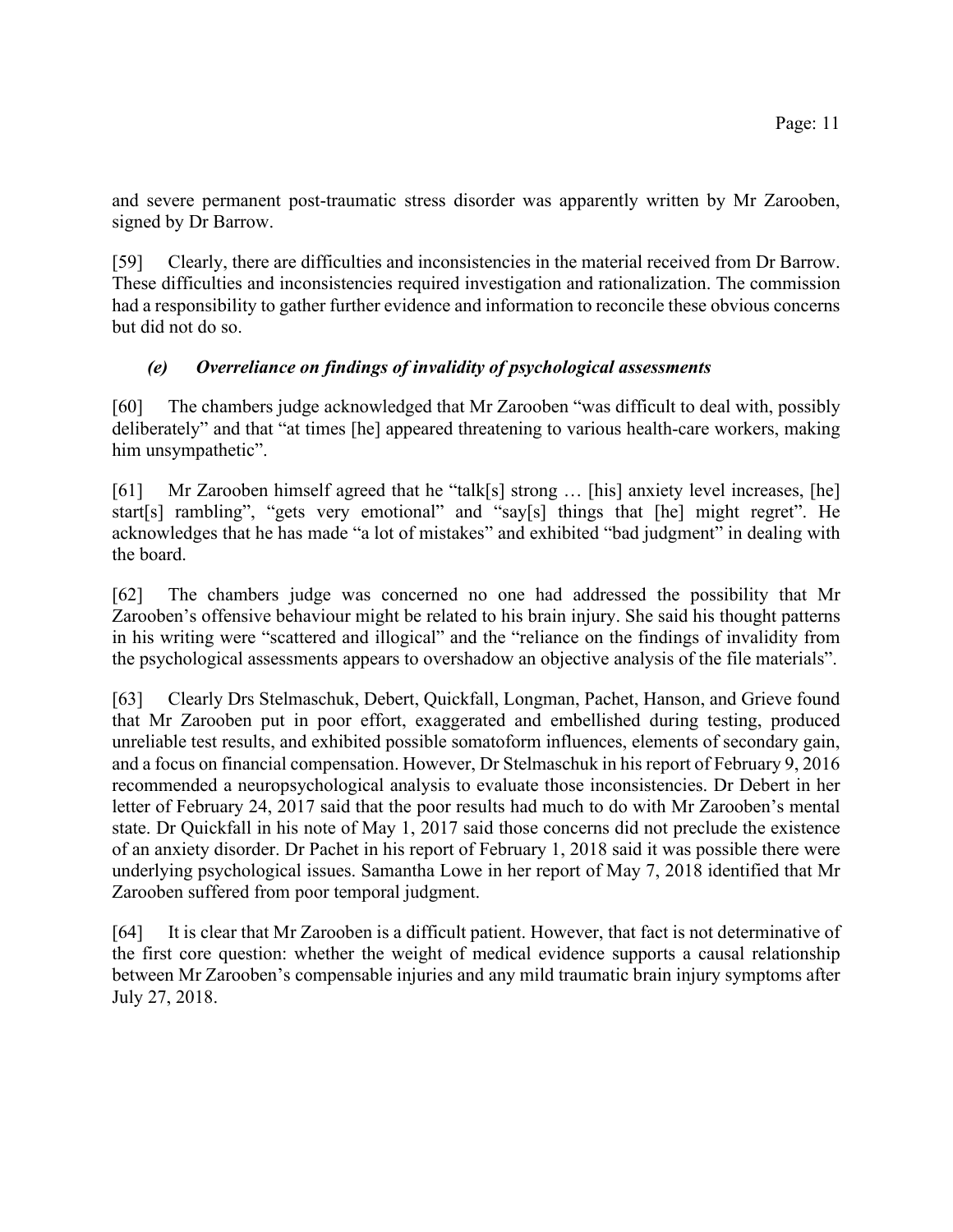#### **VIII. Conclusion**

[65] We agree with the chambers judge that the commission's decision of July 24, 2019 fails to fall within the range of possible, acceptable outcomes which are defensible with respect to the facts and law. The commission's reasons are untenable in light of the relevant facts and legal constraints that bear on it. We agree the result is not logical or reasonable. There is insufficient evidence of Mr Zarooben's recovery between December 20, 2017 and July 24, 2019. The commission did not resolve contradictions in the medical reports, particularly those of Dr Barrow, and it appears that Mr Zarooben's general bad behaviour seriously and negatively coloured the commission's opinion as to the ongoing causation of his injuries.

[66] We refer the matter back to the commission for reconsideration of whether Mr Zarooben is entitled to temporary total disability benefits after July 27, 2018. The commission should continue to gather additional relevant evidence to establish the relationship of the medical information to the accident of January 15, 2016, and should request that a medical panel be established to address the medical issue of continuing causation and the difference of medical opinions in evaluation of the claim compensation.

[67] The appeal is dismissed.

Appeal heard on February 4, 2022

Memorandum filed at Edmonton, Alberta this 10th day of February, 2022



|                         | Wakeling J.A. |  |
|-------------------------|---------------|--|
|                         |               |  |
| Authorized to sign for: | Schutz J.A.   |  |

Feehan J.A.